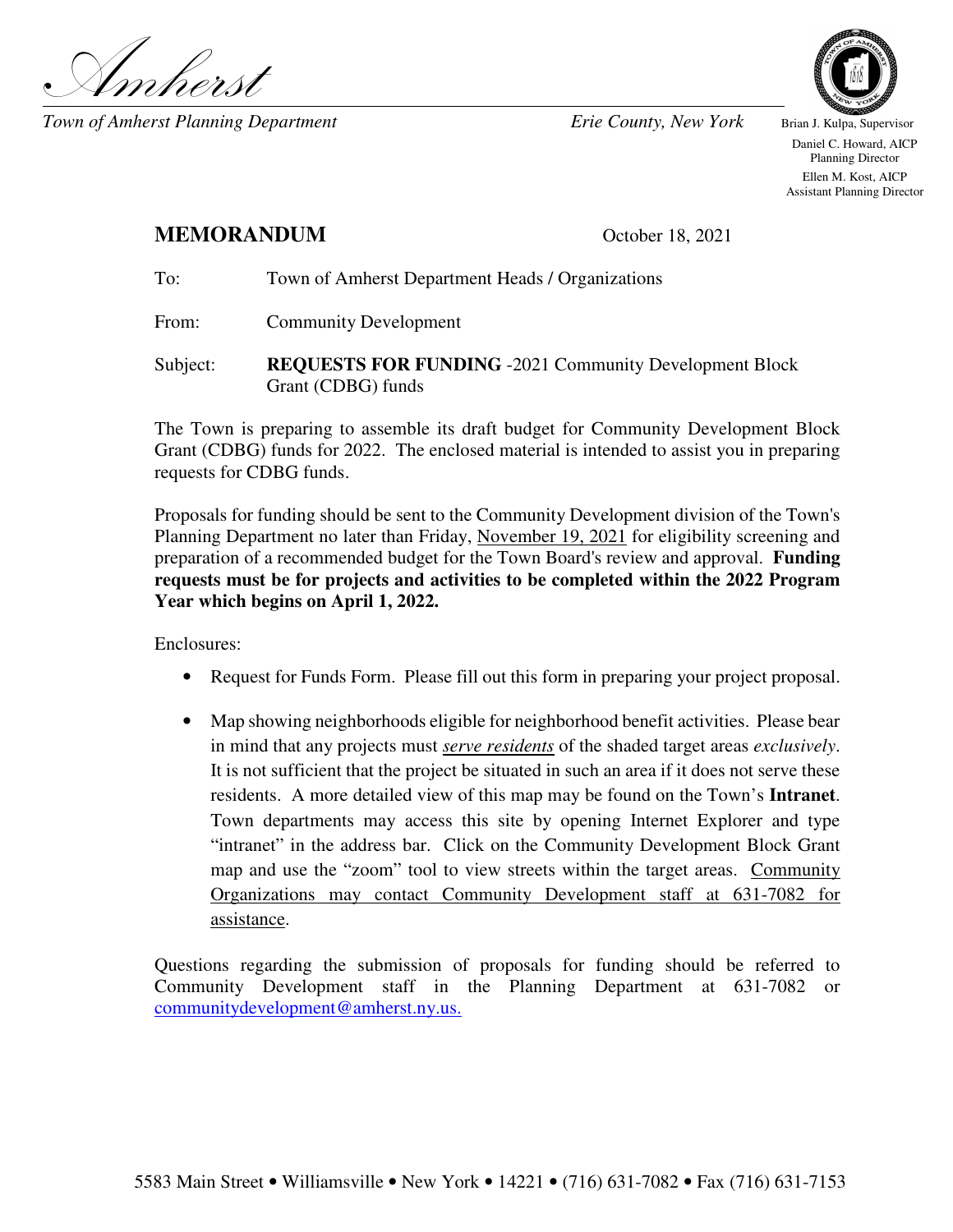## **TOWN OF AMHERST CONSOLIDATED PLAN**

## **SUMMARY**

In 2020 the Town prepared a five year Consolidated Plan to lay out a strategy for addressing housing and community development needs for 2020 through 2024. The five year strategy will address three priority levels for funding activities with Community Development Block Grant (CDBG) and HOME funds.

*All activities funded through CDBG and HOME must address at least one of the following priorities:* 

Priority #1:

- Maintain an adequate supply of standard owner and rental housing for low and very low income residents.
- Prevent or ameliorate neighborhood deterioration in areas where low income households and substandard conditions are concentrated.

#### Priority #2:

- Provide an adequate supply of standard affordable existing and new rental housing and supportive elderly housing for low and very low income residents.
- Provide affordable home ownership opportunities to low income households.

Priority #3:

- Provide for emergency shelter and service needs of the homeless.
- Address the housing and service needs of the at-risk population and others with special needs.
- Address Historic Preservation needs of the community.

*Please remember in submitting any requests for funds that CDBG funds cannot be used to replace approved or committed Town funding for any project.* 

**Funding requests must be for projects and activities to be completed within the 2022 Program Year (begins April 1, 2022).**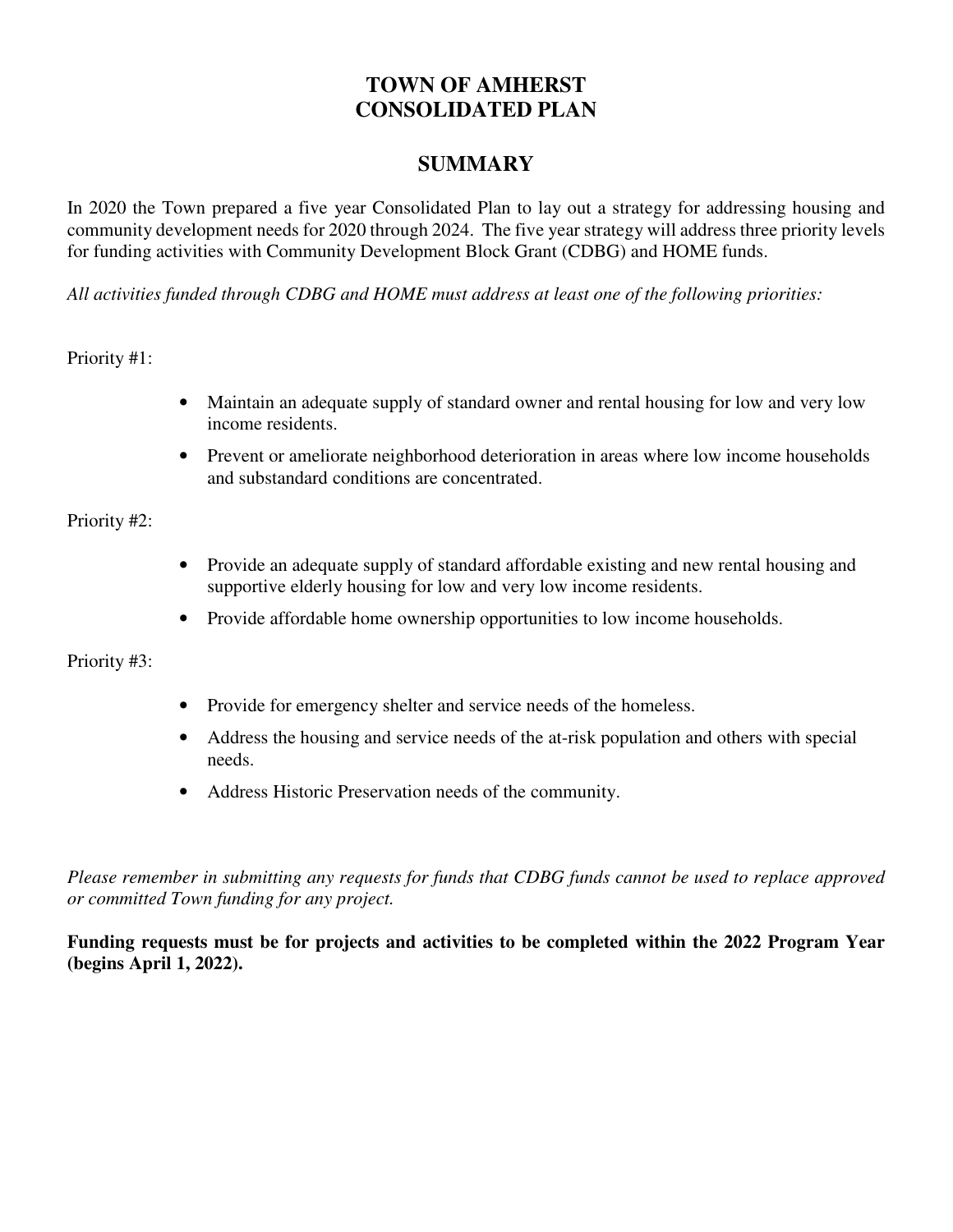## **Town of Amherst**

Community Development Block Grant (CDBG) Request for Funds for Program Year 2022

| Department:            |  |
|------------------------|--|
| <b>Contact Person:</b> |  |

**Funding requests must be for projects and activities to be completed within the 2019 Program Year. Proposed Project:** 

**Project Location:** (Please be specific & use cross streets or exact address)

**Estimated Budget: CDBG funds:** 

**Other (specify):** 

**Period of anticipated expenditure**:

### **Units of Product:**

(e.g., for public services, number of people served; for public works, linear feet of street, sewers, sidewalks, number of street lights)

**Outcomes** (Outcomes are benefits that result from a program). Outcomes typically relate to a change in conditions, status, attitudes, skills, knowledge, or behavior. Common outcomes could include improved quality of life for program participants, improved quality of local housing stock, or revitalization of a neighborhood.

### **Proposed project must benefit one of the following (please indicate):**

Residents of eligible neighborhood (per map provided by the Community Development Division

of the Planning Department)

Special population

Senior Citizens

Disabled Adults

Victims of Domestic Abuse

**Other** 

\_\_\_\_\_ Income-qualified households on an individual basis

\_\_\_\_\_ Eliminates a blighting condition

\_\_\_\_\_ Addresses historic preservation